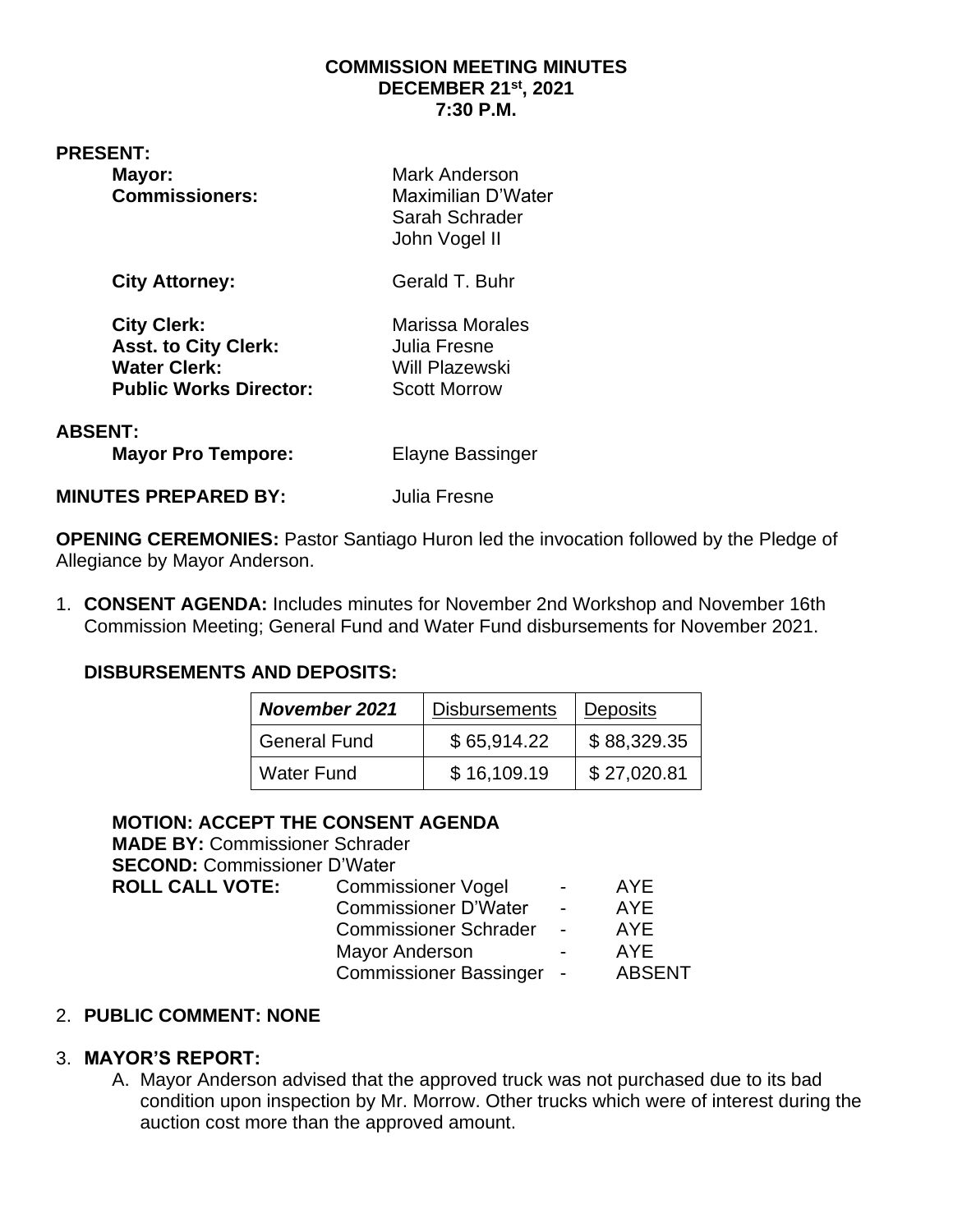### 4. **ATTORNEY'S REPORT:**

A. **ORDINANCE 12-2021 (SECOND READING)**

**AN ORDINANCE OF THE CITY OF SAN ANTONIO, FLORIDA, AMENDING THE SAN ANTONIO COMPREHENSIVE PLAN, ADDING A PROPERTY RIGHTS ELEMENT TO ENSURE THAT PRIVATE PROPERTY RIGHTS ARE CONSIDERED IN LOCAL DECISION MAKING CONSISTENT WITH FLORIDA STATUTES 163.3177(6); PROVIDING FOR TRANSMISSION TO THE FLORIDA DEPARTMENT OF ECONOMIC OPPORTUNITY FOR REVIEW AND COMPLIANCE; PROVIDING FOR SEVERABILITY; PROVIDING FOR CONFLICT; AND PROVIDING FOR AN EFFECTIVE DATE.**

1. City Clerk Morales confirmed that Florida Department of Economic Opportunity approved the first reading of this ordinance.

## **MOTION: APPROVE ORDINANCE 12-2021 MADE BY:** Commissioner Vogel **SECOND:** Commissioner Schrader **ROLL CALL VOTE:** Commissioner Vogel - AYE Commissioner D'Water - AYE

Commissioner Schrader - AYE Mayor Anderson **- AYE** Commissioner Bassinger - ABSENT

## 5. **COMMISSIONER REPORTS**

### A. **BUILDING AND ZONING – COMMISSIONER VOGEL:**

- 1. Building permit activity for November was tallied at \$718,550.19 including one Single Family Home on 3<sup>rd</sup> Ave.
- 2. **ORDINANCE 13-2021 (FIRST READING)**

**AN ORDINANCE OF THE CITY OF SAN ANTONIO, FLORIDA AMENDING THE FUTURE LAND USE MAP OF THE COMPREHENSIVE PLAN OF THE CITY OF SAN ANTONIO; CHANGING THE LAND USE DESIGNATION OF PARCEL 02-25-20-0000- 00100-0010 APPROXIMATELY TWELVE ACRES, FROM AGRICULTURAL TO LOW DENSITY RESIDENTIAL; PROVIDING FOR SEVERABILITY; AND PROVIDING FOR AN EFFECTIVE DATE.**

a. Pastor Santiago Huron asked the number of homes which will be built on this parcel and petitioner Jon Christiansen advised it will be 12 homes, pending approval of Southwest Florida Water Management District.

#### **MOTION: APPROVE ORDINANCE 13-2021**

**MADE BY:** Commissioner Schrader **SECOND:** Commissioner D'Water **ROLL CALL VOTE:** Commissioner Vogel - AYE Commissioner D'Water - AYE Commissioner Schrader - AYE Mayor Anderson **- AYE** 

Commissioner Bassinger - ABSENT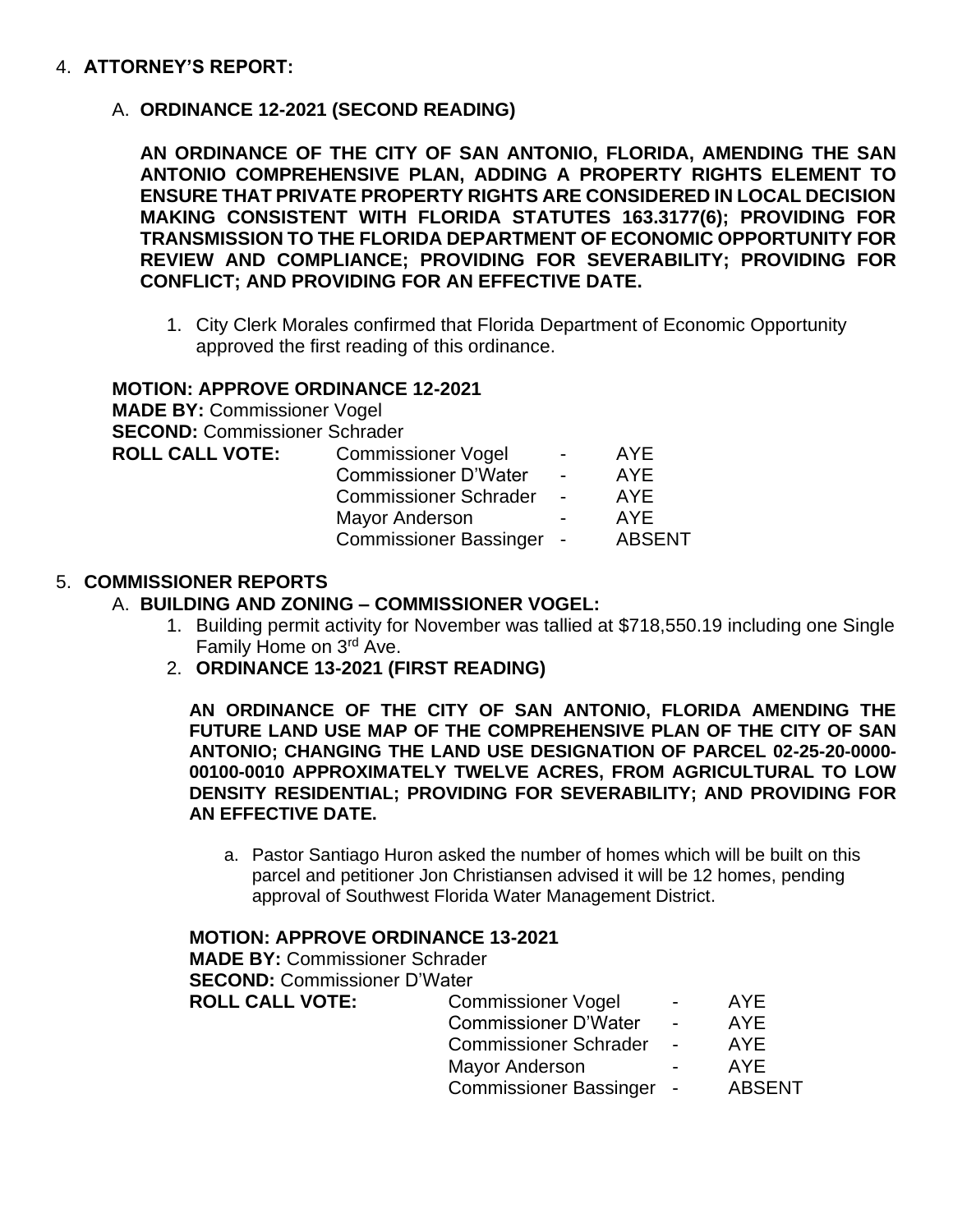- 3. Commissioner Vogel advised that staff put together a zoning designation comparison spreadsheet including commercial zoning designations for San Antonio, Saint Leo, and Pasco County. Mayor Anderson advised that a petitioner is hoping for the city to allow storage unit facilities and the commission agreed they would be opened to that idea. A workshop to discuss potential amendments to the code would be scheduled at the January meeting.
- 4. Commissioner Vogel and City Clerk Morales met with Chief Frum of the Pasco County Fire Department, regarding fire inspections, permitting, and collection of inspection fees. The commission discussed the option of having Pasco County perform commercial permitting and fire inspections and amending the interlocal agreement with Dade City to only issue residential permits. Chief Frum would be contacted to attend the January meeting.

# B. **PARKS AND RECREATION – CITY CLERK MARISSA MORALES:**

- 1. City Clerk Morales relayed that Commissioner Bassinger wanted to thank the Founders Garden Club for their successful work on the Christmas in the Park event.
- 2. A proposal for repairs of the Lake Park restrooms was estimated at \$2,400.

## **MOTION: ACCEPT THE CRAZY PLUMBING BID FOR \$2,400 TO FIX THE LAKE PARK RESTROOMS**

**MADE BY:** Commissioner Schrader **SECOND:** Commissioner D'Water **ROLL CALL VOTE** 

| E: | <b>Commissioner Vogel</b>    | AYE           |
|----|------------------------------|---------------|
|    | <b>Commissioner D'Water</b>  | AYE           |
|    | <b>Commissioner Schrader</b> | AYE           |
|    | <b>Mayor Anderson</b>        | AYE           |
|    | Commissioner Bassinger -     | <b>ABSENT</b> |

# C. **STREETS – COMMISSIONER SCHRADER:**

- 1. Commissioner Schrader stated that two Pompanic bid packets were opened but neither met the full requirements for submission. The Town of Saint Leo voted at their last public meeting to readvertise the bids.
	- a. Mayor Anderson said after consultation with City Attorney Burh, Engineering Consultant Housel, and Town of Saint Leo, the bid was recommended to go back out with a hold back percentage. The next bid packet submission would be due on January  $18<sup>th</sup>$  by 2:30 pm and reviewed at the next meeting, if approved.

# **MOTION: REJECT THE TWO POMPANIC BIDS THAT WERE RECEIVED AND TO REOPEN THE BIDS**

**MADE BY:** Commissioner Schrader **SECOND:** Commissioner Vogel **ROLL CALL VOTE:** 

| <b>Commissioner Vogel</b>     | $\blacksquare$           | AYE.          |
|-------------------------------|--------------------------|---------------|
| <b>Commissioner D'Water</b>   | $\overline{\phantom{0}}$ | <b>AYE</b>    |
| <b>Commissioner Schrader</b>  |                          | <b>AYE</b>    |
| <b>Mayor Anderson</b>         |                          | <b>AYE</b>    |
| <b>Commissioner Bassinger</b> |                          | <b>ABSENT</b> |
|                               |                          |               |

2. Commissioner Schrader stated that there is a request from Grand Fondo National Series for their annual event to take place on March 20<sup>th</sup> 2022 with closure of Pennsylvania Ave.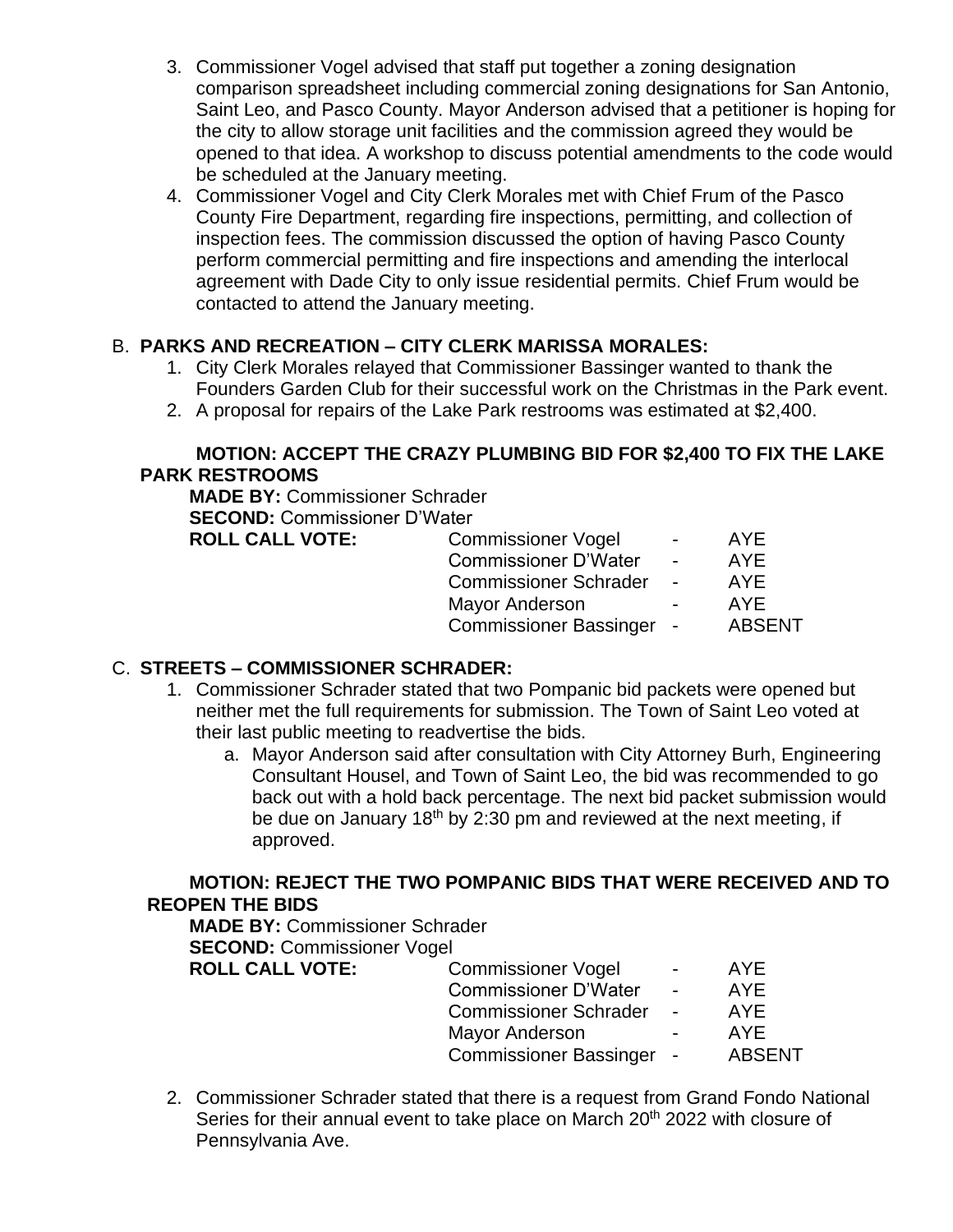## **MOTION: APPROVE THE GRAND FONDO SPECIAL EVENT PERMIT APPLICATION**

**MADE BY:** Commissioner Schrader

**SECOND:** Commissioner D'Water

| <b>ROLL CALL VOTE:</b> | <b>Commissioner Vogel</b>    | $\sim$         | AYE.          |
|------------------------|------------------------------|----------------|---------------|
|                        | <b>Commissioner D'Water</b>  | $\overline{a}$ | <b>AYE</b>    |
|                        | <b>Commissioner Schrader</b> | $\sim$         | AYF           |
|                        | <b>Mayor Anderson</b>        | $\sim$         | AYF           |
|                        | Commissioner Bassinger -     |                | <b>ABSENT</b> |
|                        |                              |                |               |

### D. **WATERWORKS – COMMISSIONER D'WATER:**

- 1. Commissioner D'Water stated that the flowmeters and adapters for Wells 5 and 6 have been installed, and cost about \$5,000 less than what was budgeted for.
- 2. Commissioner D'Water advised that staff has provided all the data for the Florida Rural Water Association rate study and was awaiting feedback.
- 3. Public Works Director Morrow advised that the pumphouse at Well #3 needs electrical work to improve longevity of future new equipment.

## **MOTION: TO APPROVE THE COST OF UP TO \$6,000 FOR ELECTRICAL UPGRADES ON WELL #3.**

**MADE BY:** Commissioner D'Water **SECOND:** Commissioner Schrader

| <b>ROLL CALL VOTE:</b> Commissioner Vogel | <b>Contract Contract</b> | <b>AYE</b>    |
|-------------------------------------------|--------------------------|---------------|
| <b>Commissioner D'Water</b>               | $\sim$                   | <b>AYE</b>    |
| <b>Commissioner Schrader</b>              | $\sim$ $-$               | AYF           |
| Mayor Anderson                            | $\sim$                   | AYF           |
| Commissioner Bassinger -                  |                          | <b>ABSENT</b> |
|                                           |                          |               |

4. Commissioner D'Water opened the sealed bids for Well #3 at the meeting. Bids were made by AC Schultes of Florida and Southeast Pump Specialist. Utility Engineering Consultant Magro will review the bids to ensure they meet the minimum requirements before moving forward.

## 6. **CLERK'S REPORT:**

A. Central Florida Regional Planning Council was contacted to retain for planning consultant services. They provided a proposal of \$12,000 for the current fiscal year which includes work on zoning code, Comprehensive Plan, and other smaller projects, along with updated records of GIS mapping. Attorney Buhr would review the agreement.

### **MOTION: TO APPROVE THE CONTRACT PROPOSAL OF CENTRAL FLORIDA REGIONAL PLANNING COUNCIL UPON THE LEGAL REVIEW BY CITY ATTORNEY BUHR.**

| <b>MADE BY: Commissioner Vogel</b>  |                                           |                 |               |
|-------------------------------------|-------------------------------------------|-----------------|---------------|
| <b>SECOND: Commissioner D'Water</b> |                                           |                 |               |
|                                     | <b>ROLL CALL VOTE:</b> Commissioner Vogel | $\sim$ 10 $\pm$ | AYE.          |
|                                     | <b>Commissioner D'Water</b>               | $\sim$ 10 $\pm$ | <b>AYE</b>    |
|                                     | Commissioner Schrader -                   |                 | <b>AYE</b>    |
|                                     | <b>Mayor Anderson</b>                     |                 | <b>AYE</b>    |
|                                     | Commissioner Bassinger -                  |                 | <b>ABSENT</b> |

B. City Clerk Morales advised that auditors from Bodine Perry will be coming during the week of January 10<sup>th</sup> and capital asset inventory has already been completed to facilitate their visit.